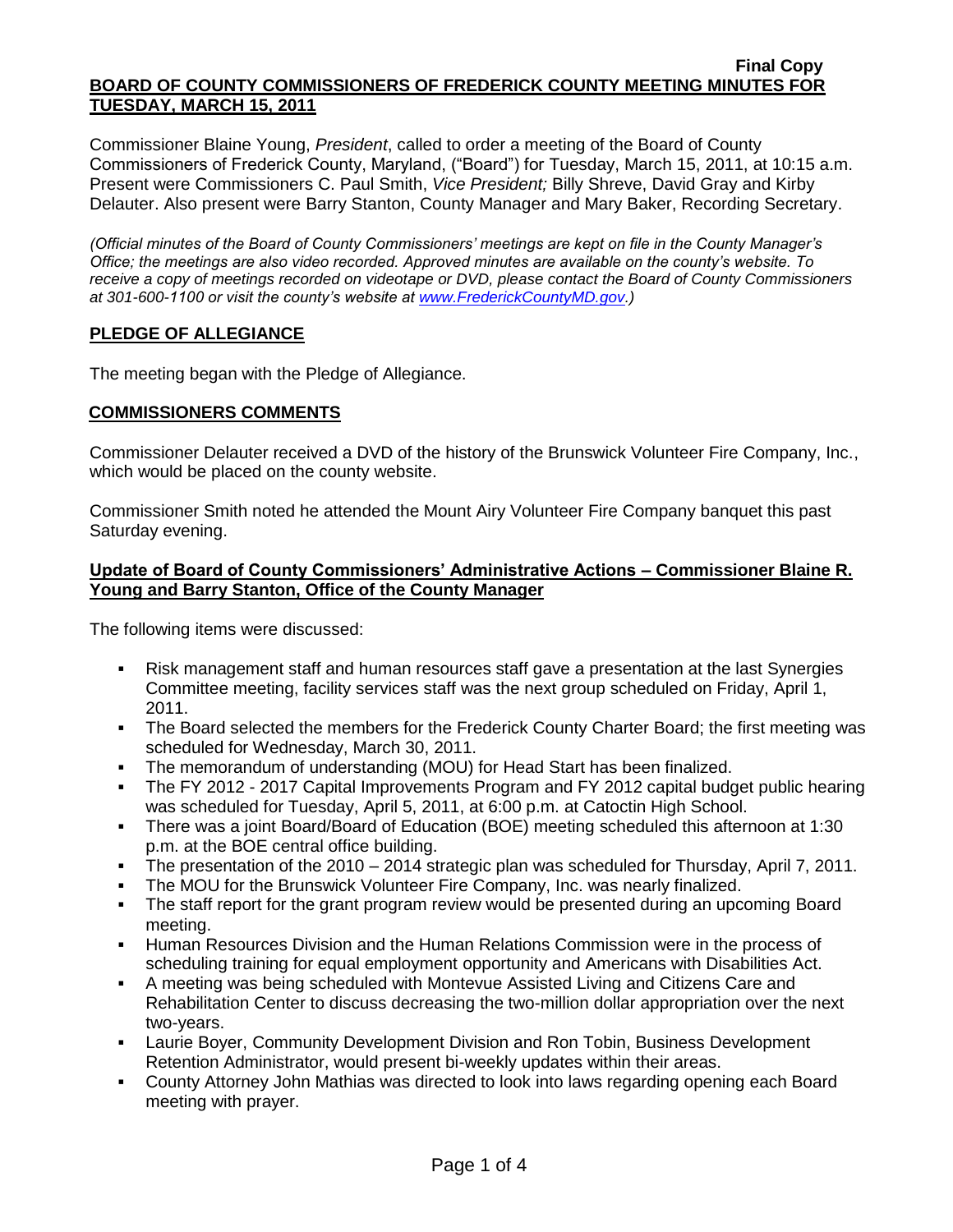County Manager Barry Stanton was to review and approve all items prior to being placed on the agenda.

Ms. Laurie Boyer, Community Development Division and Mr. Ron Tobin, Business Development and Retention Administrator, presented the first jobs report to the Board.

# **CONSENT AGENDA**

# **BID AWARDS**

- 1. Purchasing Memo #11-137 Bid #11-CP-66, Crestview Estates Sewer Manhole Replacement Award to: J. A. Meyers Building and Development Estimated amount: \$70,450.00
- 2. Purchasing Memo #11-138 Water Storage Tank Inspection Program Award to: Extech a Division of Acuren Inspection Company Estimated award: \$65,333.00

# **BUDGET TRANSFER**

1. #BT-11-117, Water and Sewer, Utilities and Solid Waste Management Division

# **CHANGE ORDERS**

- 1. Winchester Hall Electrical Upgrade, Change Order No. 1 Chuck Nipe, Public Works Division
- 2. Ballenger-McKinney Enhanced Nutrient Removal (ENR) Wastewater Treatment Plant (WWTP) Expansion, Contract No. 200A-S, Change Order No. 5 – Rod Winebrenner, Utilities and Solid Waste Management Division
- 3. New Design Water Transmission Main Part 5, Contract No. 110A5-W, Change Order No. 18 Rod Winebrenner, Utilities and Solid Waste Management Division
- 4. New Design Water Transmission Main, Change Order No. 22 Rod Winebrenner, Utilities and Solid Waste Management Division

# **EASEMENT**

1. Westview South, Advisors Court - Temporary Grading and Construction Easement – Dave Crable, Community Development Division

# **GRANTS**

- 1. Maryland Business Works American Recovery and Reinvestment Act (ARRA) Additional Funding Laurie Holden, Citizens Services Division
- 2. Emergency Number Systems Board Grant Application and Associated Budget Transfers Chip Jewell, Emergency Management Division
- 3. Application for Funding Renewal from the State Agency Mediation and Conflict Resolution Office (MACRO) for Family Mediation - B. Lynn Macpherson, Circuit Court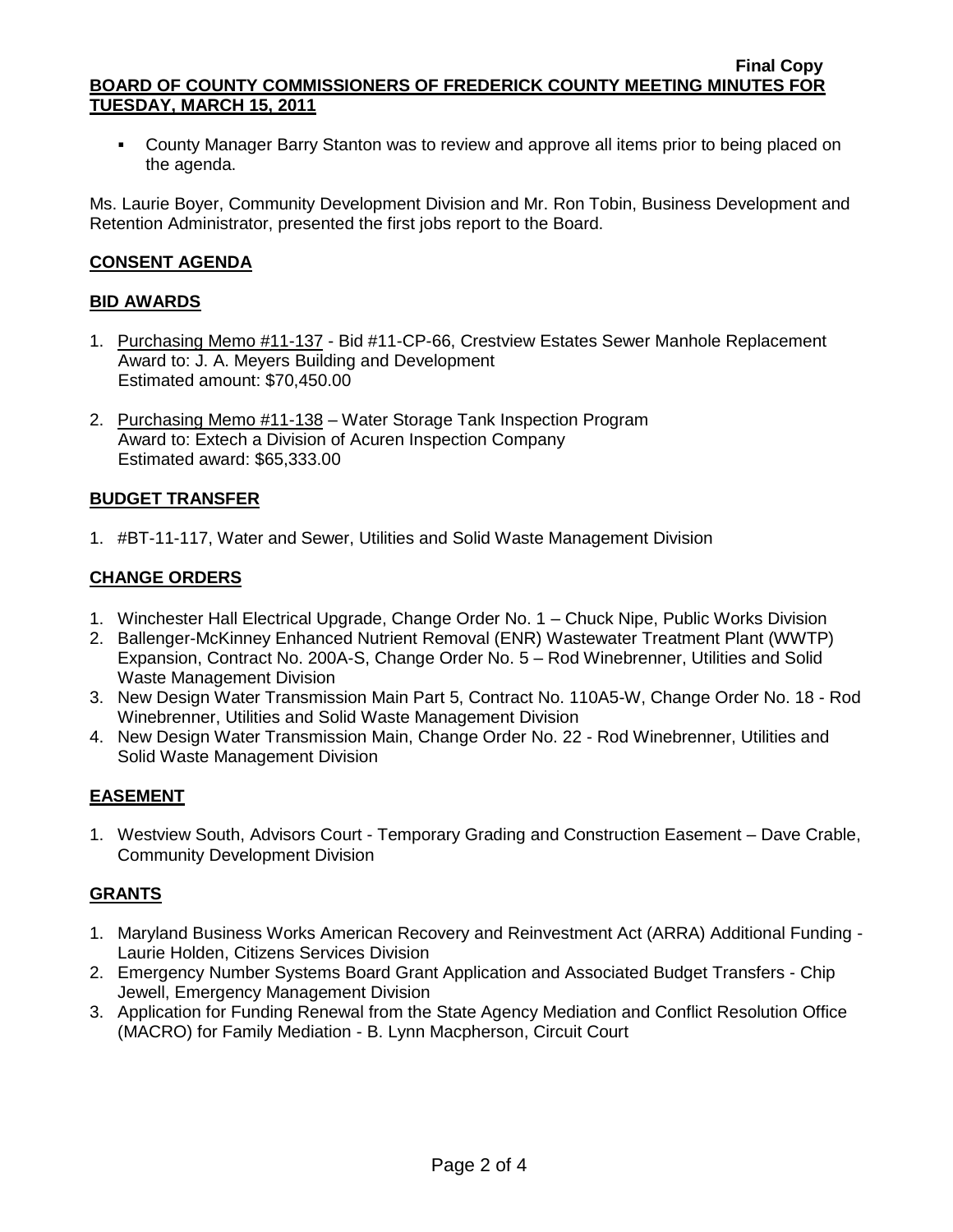#### **Final Copy BOARD OF COUNTY COMMISSIONERS OF FREDERICK COUNTY MEETING MINUTES FOR TUESDAY, MARCH 15, 2011**

Mr. Chuck Nipe, Public Works Division, presented clarification on Change Order #1, Winchester Hall Electrical Upgrade.

Commissioner Gray moved approval of the consent agenda as presented. Commissioner Smith seconded the motion that passed 5-0.

### **WORKSESSION**

#### **Diabetes Alert Day Proclamation**

Commissioner Gray presented the proclamation.

### **Request for Use of MARBIDCO Funds to Foster Critical Farms Option Purchase – Anne Bradley, Community Development Division**

Ms. Bradley presented the request.

Commissioner Young moved approval to proceed with the use of MARBIDCO funding to purchase the critical farms option; conduct two appraisals on the property; the term be increased to seven years; and the budget amendment of \$5,000 be taken from the revolving fund. Staff was directed to come back before the Board with language clarifying development procedure and policy for properties in the critical farms program.

### **New Jobs Tax Credits – Richard McCain, Office of the County Attorney**

Mr. McCain, Ms. Laurie Boyer, Community Development Division and Mr. Ron Tobin, Business Development and Retention Administrator, presented information regarding new jobs tax credits.

The Board directed Mr. McCain to draft the appropriate ordinance and bring information back before the Board during a future worksession.

#### **ADMINISTRATIVE BUSINESS**

#### **Approval of Board of County Commissioners' Meeting Minutes**

The following minutes were approved by unanimous consent:

- ◆ Tuesday, February 22, 2011
- Tuesday, February 22, 2011, Closed Session
- ◆ Thursday, February 24, 2011
- ◆ Thursday, February 24, 2011, Closed Session

### **Decision on Amendments to the Frederick County Plumbing Code (Public Hearing held 3/1/11) – Gary Hessong, Community Development Division**

Mr. Hessong and Ms. Kathy Mitchell, Office of the County Attorney, presented information from the public hearing.